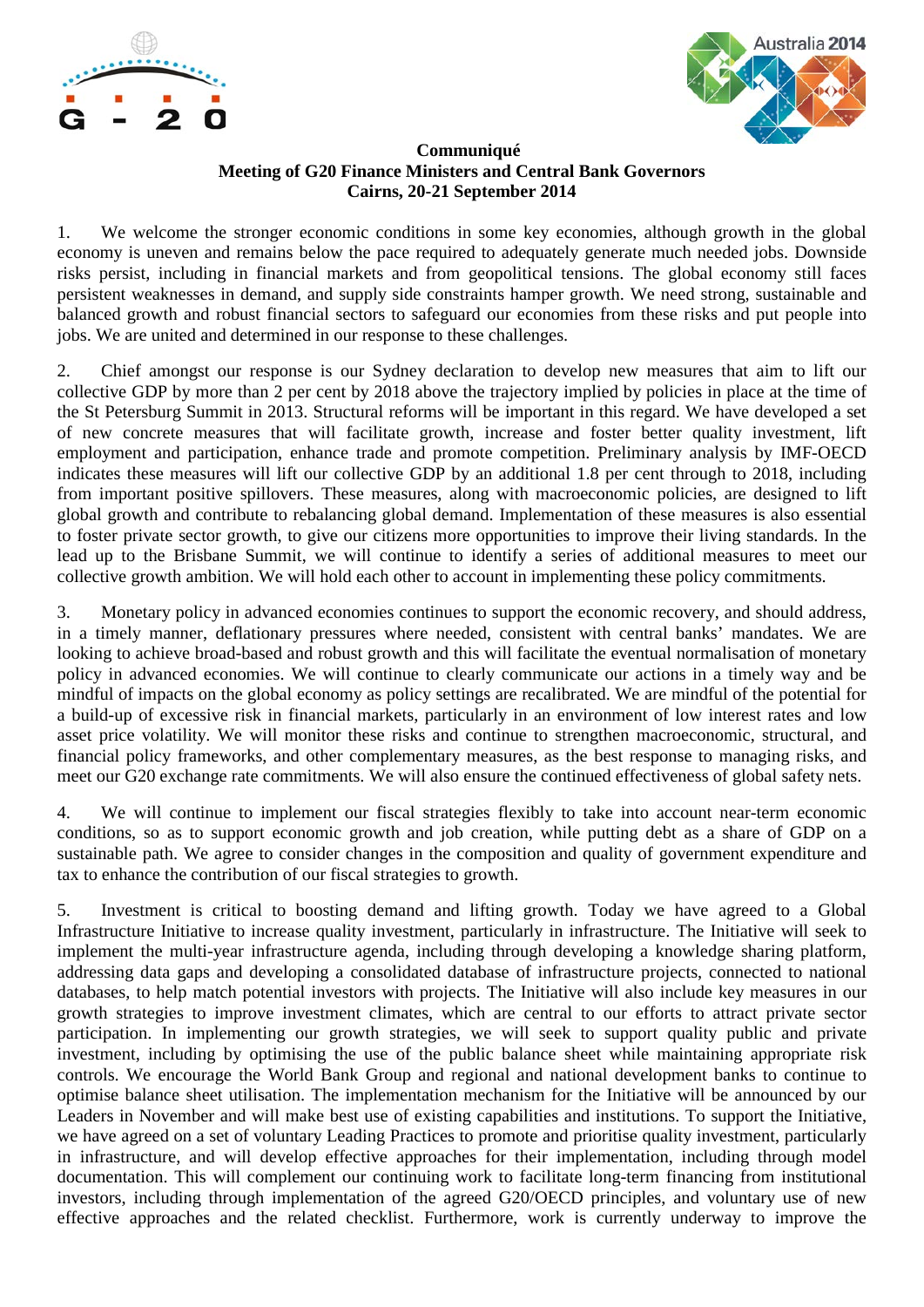transparency and functioning of securitisation markets which will promote financing, including for SMEs. We welcome the work of the World Bank Group to develop the Global Infrastructure Facility which provides a platform for collaboration between development banks and the private sector to lift quality infrastructure investment in emerging markets and developing economies.

6. We have delivered key aspects of the core commitments we made in the wake of the financial crisis in 2008 to build a stronger and more resilient financial system which underpins growth in the global economy. Banks are now generally better capitalised and stronger liquidity arrangements are being put in place. For the Brisbane Summit, work is underway on a plan that will increase consistency in banks' application of the strengthened Basel III rules on capital. We have identified global banks and insurers that are so large, complex and interconnected that their failure could cause significant economic and financial sector disruption, and potentially result in serious taxpayer losses. We have set stronger capital requirements for global systemically important banks. We welcome the substantial progress made to date in defining the terms and conditions of a proposal for addressing the too-big-to-fail issue through additional loss absorbing capacity that would further protect taxpayers if these banks fail. We welcome the FSB's statement that it will be in a position to deliver a proposal in time for the Brisbane Summit. The proposal will be subject to public consultation and a quantitative impact assessment and further refinement before any final measure is agreed. By the Brisbane Summit, the FSB will deliver the remaining core elements of its shadow banking framework and will update the Roadmap agreed in 2013 to support continued monitoring and actions to address potential systemic risks in this area. Our reforms to the over the counter (OTC) derivatives market will reduce systemic risks and increase transparency. We call on regulatory authorities to make further concrete progress in implementing these OTC derivatives reforms as agreed. We encourage jurisdictions to defer to each other when it is justified, in line with the St Petersburg Declaration.

7. Beyond 2014, it is important that we finalise remaining elements of the policy framework and fully implement agreed financial regulatory reforms, while remaining alert to new risks. We welcome the FSB's plans, commencing in 2015, to prepare a consolidated annual report on the implementation of the reforms and their effects. We also welcome the FSB and international standard setting bodies' plans to publish in 2015 information summarising their respective processes for policy development and implementation reviews. We look forward to the completion by the Brisbane Summit of the FSB's review of the structure of its representation that responds to the increasingly important role of emerging markets in the global economy and the financial system, and ensures the FSB's work is informed by the best expertise in national jurisdictions, while maintaining the FSB's effectiveness.

8. We are strongly committed to a global response to cross-border tax avoidance and evasion so that the tax system supports growth-enhancing fiscal strategies and economic resilience. Today, we welcome the significant progress achieved towards the completion of our two-year G20/OECD Base Erosion and Profit Shifting (BEPS) Action Plan and commit to finalising all action items in 2015. We endorse the finalised global Common Reporting Standard for automatic exchange of tax information on a reciprocal basis which will provide a step-change in our ability to tackle and deter cross-border tax evasion. We will begin exchanging information automatically between each other and with other countries by 2017 or end-2018, subject to the completion of necessary legislative procedures. We call on all financial centres to make this commitment by the time of the Global Forum meeting in Berlin, to be reported at the Brisbane Summit, and support efforts to monitor global implementation of the new global standard. We support further coordination and collaboration by our tax authorities on their compliance activities on entities and individuals involved in cross-border tax arrangements. We welcome progress so far, and encourage further steps by G20 countries to deliver the St Petersburg commitment to lead by example in meeting the Financial Action Task Force standards on beneficial ownership. We will continue to take practical steps to assist developing countries preserve and grow their revenue bases and stand ready to help those that wish to participate in automatic information exchange. We are deepening developing country engagement in tackling BEPS issues and ensuring that their concerns are addressed.

9. IMF quota and governance reform remains a key priority for the G20 and we are committed to maintaining a strong and adequately resourced IMF. We continue to urge the US to ratify the reforms agreed to in 2010 by year-end and reaffirm our Leaders' agreement in St Petersburg and our agreement in April 2014.

10. We are concerned about the human cost of the Ebola epidemic, and the potentially serious impacts on growth and stability in the affected countries and wider region and we underscore the importance of a coordinated international response.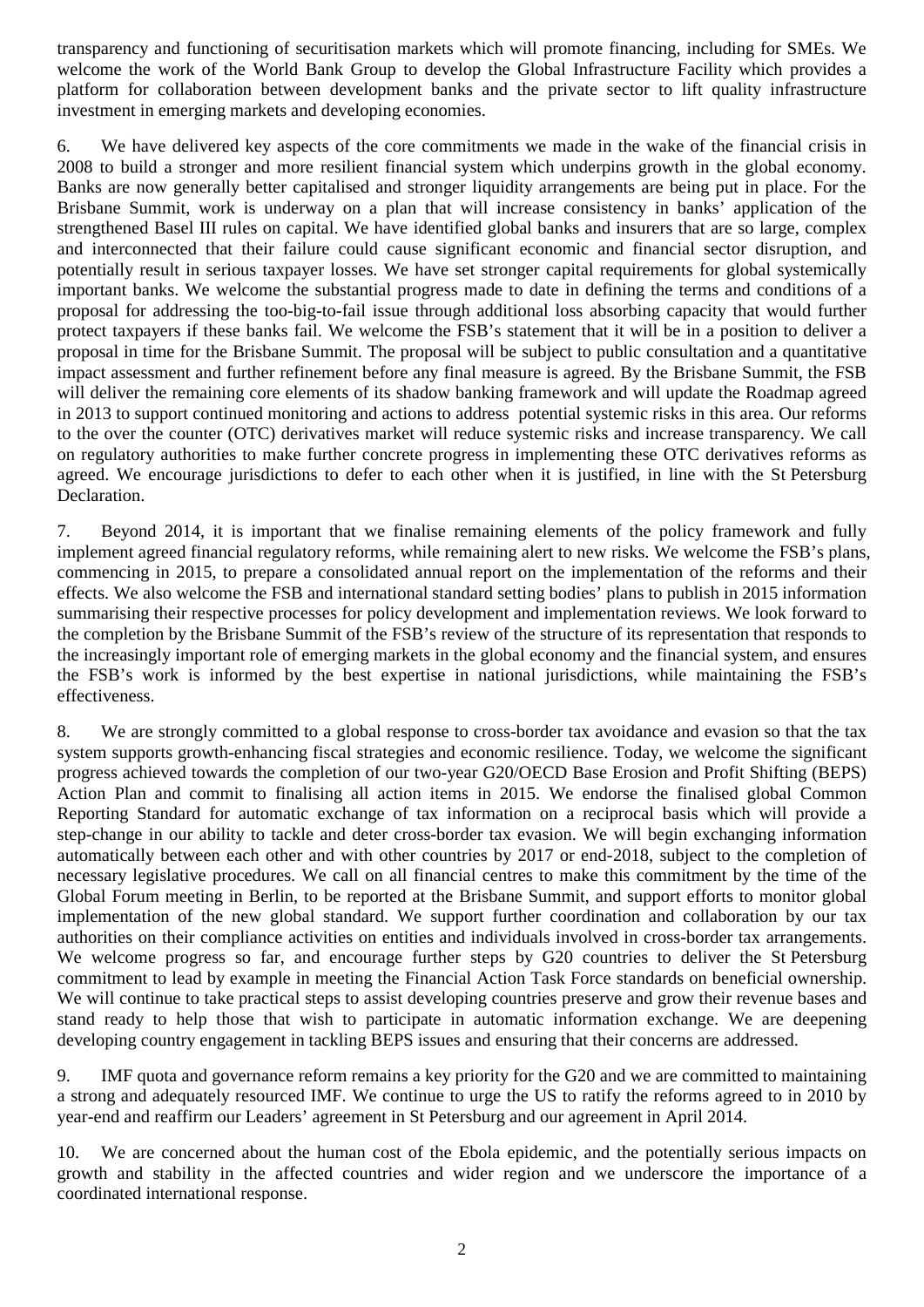## **Annex Meeting of G20 Finance Ministers and Central Bank Governors Cairns, 20-21 September 2014**

## **Reports received**

We welcome the delivery of the following reports ahead of the G20 Finance Ministers and Central Bank Governors meeting, September 2014, which support our agreements:

- *IMF Surveillance Note*, September 2014.
- *[Growth Friendly Fiscal Policy,](https://www.g20.org/sites/default/files/g20_resources/library/2%20Growth%20Friendly%20Fiscal%20Policy%20-%20IMF%20Note.pdf)* IMF Note, September 2014.
- *[Quantifying the Impact of G-20 Members' Growth Strategies,](https://www.g20.org/sites/default/files/g20_resources/library/3%20Quantifying%20the%20Impact%20of%20G-20%20Members%20Growth%20Strategies%20-%20OECD_IMF%20report.pdf) OECD/IMF report, September 2014.*
- *[Budget Institutions in G20 Countries,](https://www.g20.org/sites/default/files/g20_resources/library/4%20Budget%20Institutions%20in%20G20%20Countries%20-%20IMF%20note.pdf)* IMF Note, September 2014.
- *[A set of Leading Practices on Promoting and Prioritising Quality Investment](https://www.g20.org/sites/default/files/g20_resources/library/5%20A%20set%20of%20Leading%20Practices%20on%20Promoting%20and%20Prioritising%20Quality%20Investment.pdf), September 2014.*
- *Prioritizing Projects to Enhance Development Impact*, World Bank Group, June 2014.
- *[G20/OECD Report on Effective Approaches to Support Implementation of the G20/OECD High-Level](https://www.g20.org/sites/default/files/g20_resources/library/7.1%20G20-OECD%20Report%20on%20Effective%20Approaches%20to%20Support%20Implementation%20of%20the%20G20-OECD%20High-Level%20Principles.pdf)  Principles on [Long-Term Investment Financing by Institutional Investors](https://www.g20.org/sites/default/files/g20_resources/library/7.1%20G20-OECD%20Report%20on%20Effective%20Approaches%20to%20Support%20Implementation%20of%20the%20G20-OECD%20High-Level%20Principles.pdf)*, report to G20 Finance Ministers and Central Bank Governors, September 2014.
- *[G20/OECD Checklist on Long-Term Investment Financing Strategies and Institutional Investors](https://www.g20.org/sites/default/files/g20_resources/library/8%20G20-OECD%20Checklist%20on%20Long-Term%20Investment%20Financing%20Strategies%20and%20Institutional%20Investors.pdf)*, September 2014.
- *[G20/OECD High Level Round Table on Institutional Investors and Long Term Investment –](https://www.g20.org/sites/default/files/g20_resources/library/9%20G20%20OECD%20High%20Level%20Roundtable%20on%20Institutional%20Investors%20Long%20Term%20Investment%204%20June%202014%20Singapore%20Discussion%20summary.pdf) Discussion Summary*, Organised Under the Aegis of the G20 Australian Presidency, the OECD and the Singapore Ministry of Finance, June 2014.
- *[Information Update on MDB Exposure Exchange Arrangements](https://www.g20.org/sites/default/files/g20_resources/library/10%20Information%20Update%20on%20MDB%20Exposure%20Exchange%20Arrangements.pdf)*, World Bank Group report, August 2014.
- *[Global Infrastructure Facility: Update for G20](https://www.g20.org/sites/default/files/g20_resources/library/11%20Global%20Infrastructure%20Facility%20-%20Update%20for%20G20.pdf)*, World Bank Group, September 2014.
- *[Report on infrastructure agenda and response to the assessments of project preparation facilities in](https://www.g20.org/sites/default/files/g20_resources/library/12%20Report%20on%20infrastructure%20agenda%20and%20response%20to%20assessment%20of%20project%20preparation%20facilities%20in%20Asia%20and%20Africa.pdf) Asia [and Africa](https://www.g20.org/sites/default/files/g20_resources/library/12%20Report%20on%20infrastructure%20agenda%20and%20response%20to%20assessment%20of%20project%20preparation%20facilities%20in%20Asia%20and%20Africa.pdf)*, G20 Development Working Group, September 2014.
- *Financial Reforms – [Completing the job and looking ahead](https://www.g20.org/sites/default/files/g20_resources/library/13%20Financial%20Reforms%20-%20Completing%20the%20job%20and%20looking%20ahead.pdf)*, Financial Stability Board Chairman's letter to G20 Finance Ministers and Central Bank Governors, September 2014.
- *Part I – [Base Erosion and Profit Shifting, Automatic Exchange of Information and Tax and](https://www.g20.org/sites/default/files/g20_resources/library/14%20Part%20I%20-%20Base%20Erosion%20and%20Profit%20Shifting...and%20Part%20II%20-%20Global%20Forum.pdf)  Development, Part II – [Global Forum on Transparency and Exchange of Information for Tax Purposes](https://www.g20.org/sites/default/files/g20_resources/library/14%20Part%20I%20-%20Base%20Erosion%20and%20Profit%20Shifting...and%20Part%20II%20-%20Global%20Forum.pdf)*, OECD Secretary-General Report to the G20 Finance Ministers and Central Bank Governors, September 2014.
- *[G20 Common Reporting Standard Implementation Plan](https://www.g20.org/sites/default/files/g20_resources/library/15%20Common%20Reporting%20Standard%20Implementation%20Plan.pdf)*, September 2014.
- *[G20 Response to 2014 Reports on Base Erosion and Profit Shifting and Automatic Exchange of Tax](https://www.g20.org/sites/default/files/g20_resources/library/16%20G20%20response%20to%202014%20reports%20on%20BEPS%20and%20AEOI%20for%20developing%20economies.pdf)  [Information for Developing Economies,](https://www.g20.org/sites/default/files/g20_resources/library/16%20G20%20response%20to%202014%20reports%20on%20BEPS%20and%20AEOI%20for%20developing%20economies.pdf)* G20 Development Working Group, September 2014.
	- o Two other reports which support our agreement on tax and development can be found at [http://www.g20.org/official\\_resources.](http://www.g20.org/official_resources)
- *[Financial Action Task Force Progress Report to the G20,](https://www.g20.org/sites/default/files/g20_resources/library/17%20Financial%20Action%20Task%20Force%20Progress%20Report%20to%20the%20G20.pdf)* September 2014.

In addition, we welcome the delivery of the *[Climate Finance Study Group: Report to Ministers](https://www.g20.org/sites/default/files/g20_resources/library/18%20Climate%20Finance%20Study%20Group%20-%20Report%20to%20Ministers.pdf)*, September 2014, and take note of a number of reports that were produced in response to the G20's specific requests.

These reports can be found at at [http://www.g20.org/official\\_resources.](http://www.g20.org/official_resources) We thank the international organisations for their efforts.

## **Issues for further action**

We ask the IMF to work with the OECD, in consultation with other relevant international organisations, to analyse the implications of the tax policy mix and composition of government expenditure for growth outcomes.

We look forward to the results of the G20/OECD Checklist on Long-Term Investment Financing Strategies and Institutional Investors voluntary aggregation exercise by our first meeting in 2015. We ask the G20/OECD Task Force on institutional investors to deliver the rest of the effective approaches to implement the G20/OECD High-Level Principles on Long Term Investment Financing by Institutional Investors by the 2015 Summit.